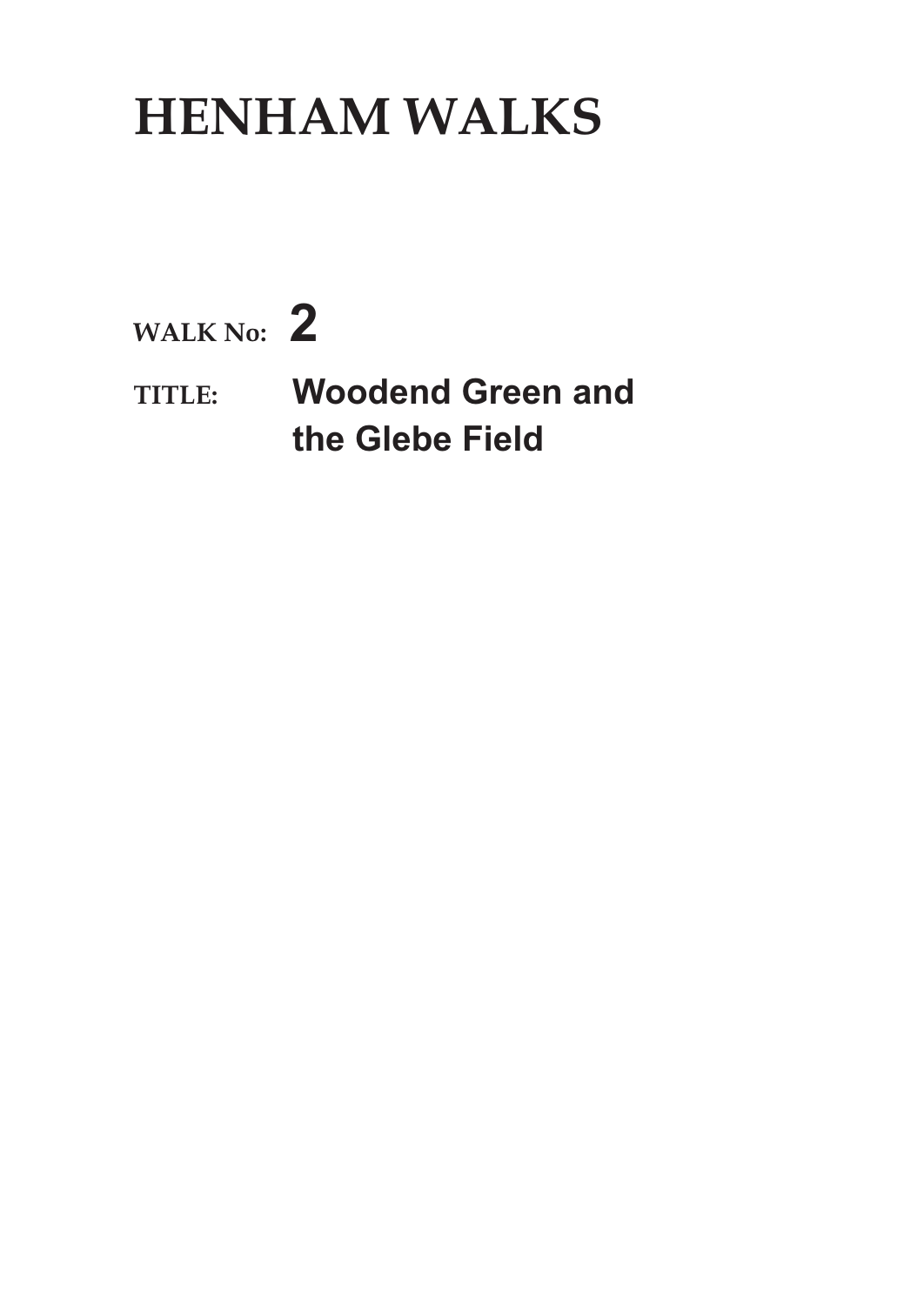## **Walk 2. Woodend Green and the Glebe Field**

Suitability: All walkers including young children. Time: 30 - 35 minutes. Condition: Footpath section may be rough and muddy. There may be horses in the Glebe Field.

Start at the War Memorial, walk along the High Street, keeping the village ponds on your left and the village hall on your right.

Just before reaching the pond opposite Woodend Green turn right, walking through an avenue of horse chestnut trees. These were planted to commemorate King George V's Silver Jubilee in 1935.

A few yards past the bottom of the green is a footpath sign on the right. Cross the two-plank bridge and follow the path across fields to reach a one-step stile. Cross over and enter the Glebe Field. Continue left around the edge of the Glebe Field to the far left hand corner to Bell End Bridge over ditch (A).

For a shorter walk, turn right across the Glebe Field to a two-plank bridge in the hedge near the corner of the field. Crossing it you arrive in Hall Close. Turn left, returning to the High Street. Turn left again and return to the War Memorial.

Alternatively at (A) cross the two-plank bridge and turn right. You pass a look out bunker which was used inWorldWar II.

At the junction with Carter's Lane you have two options:-

- 1. Turn left and continue as walk 1 in reverse, down Carters Lane.
- 2. Turn right, passing tennis courts on your left, then right at the junction with Crow Street and you return to the War Memorial.